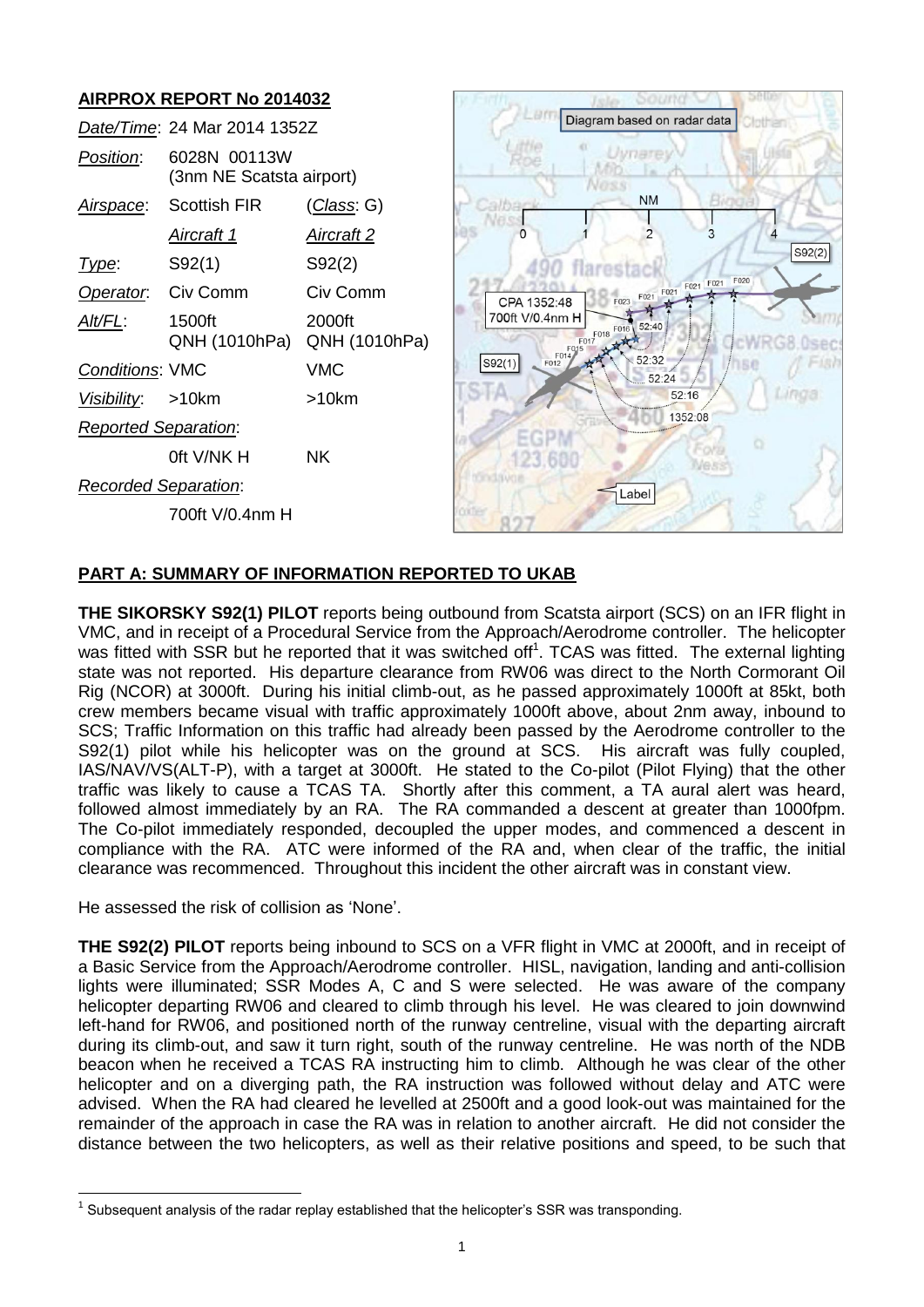the safety of the aircraft was compromised and, as such, an initial Airprox report was not made to ATC. He decided to file an Airprox report because he had to respond to a TCAS RA.

He assessed the risk of collision as 'None'.

**THE SCS AERODROME/APPROACH CONTROLLER** reports that he was acting as an On the Job Training Instructor (OJTI) to an experienced controller. The runway in use was RW06, the weather was fair/good and the traffic was light. Because the NDB is positioned 2.6nm from the RW24 threshold, and most of the traffic departs to and arrives from the NE, there is a potential that the majority of aircraft will conflict at some point and so good Traffic Information is essential. S92(2) was inbound and S92(1) was taxiing for departure. As S92(1) was back-tracking the runway in preparation for departure, the pilot was given Traffic Information on S92(2). (The pilot of S92(2) had just reported at a range of 13nm at 2000ft.) The pilot of S92(1) was cleared for take-off and the pilot of S92(2) was informed about the company traffic shortly departing and climbing through his level. It was approximately 1½-2 minutes between the Traffic Information being issued and S92(1) getting airborne. S92(2)'s pilot had been instructed to report at 5nm, which was carried out. At this point, he was instructed to *'join downwind left'*. SCS is not equipped with a DF indicator, consequently it is difficult to tell if the aircraft are N or S of the extended centre-line at that range, therefore, it was a 'legitimate' call. (He normally gives pilots a choice of circuit direction after Traffic Information has been passed and was going to use this as a teaching point afterwards.) S92(1) was airborne by now and was approximately  $\frac{3}{4}$ -1nm upwind, heading towards S92(2). He could see S92(2) just inside 5nm and, while he considered the situation to be less than ideal, because S92(2) was just crossing the extended centre-line it was apparent that it would be clear of the track of S92(1) in good time. He instructed his student to ask the pilot of S92(1) if he could see the inbound helicopter. (He was trying to give him enough time to do this of his own volition but it needed to be carried out.) In response the pilot of S92(2) reported visual with S92(1); the pilot of the latter then also reported visual. About 20- 30 seconds after the pilots had reported visual, the pilot of S92(2) called *"Traffic RA"* and he thought that the pilot of S92(1) reported *"me too Traffic RA"*. Both pilots followed their respective climb/descent instructions. He instructed his trainee to acknowledge the pilots' calls.

#### **Factual Background**

The SCS weather was:

METAR EGPM 241320Z 12014KT 9999 FEW033 06/00 Q1011 NOSIG METAR EGPM 241350Z 9999 FEW033 05/M01 Q1011 NOSIG

CAP 493 Manual of Air Traffic Services Part  $1<sup>2</sup>$  states the responsibilities of Aerodrome Control:

Aerodrome Control shall issue information and instructions to aircraft under its control to achieve a safe, orderly and expeditious flow of air traffic with the objective of preventing collisions between: aircraft flying in, and in the vicinity of, the ATZ.

#### CAP 774-UK Flight Information Services, states

A Basic Service is an ATS provided for the purpose of giving advice and information useful for the safe and efficient conduct of flights. This may include weather information, changes of serviceability of facilities, conditions at aerodromes, general airspace activity information, and any other information likely to affect safety. The avoidance of other traffic is solely the pilot's responsibility.<sup>3</sup>

A Procedural Service is an ATS where, in addition to the provisions of a Basic Service, the controller provides restrictions, instructions, and approach clearances, which if complied with, shall achieve deconfliction minima against other aircraft participating in the Procedural Service. Neither traffic information nor deconfliction advice can be passed with respect to unknown traffic.<sup>4</sup>

 $\overline{a}$ 

<sup>2</sup> Section 2, Chapter 1, Page 1

<sup>3</sup> ibid., Chapter 2

<sup>4</sup> ibid., Chapter 5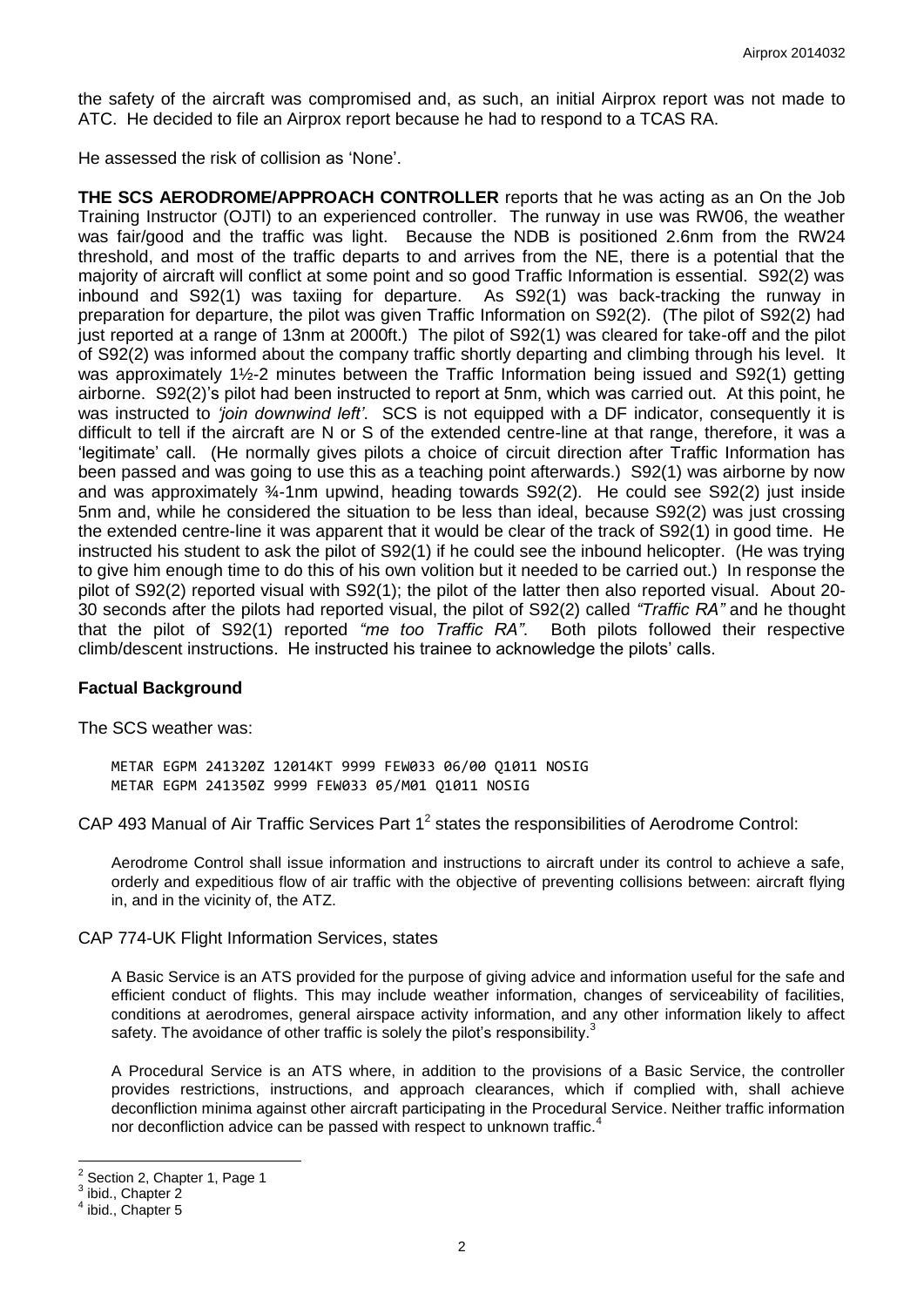## **Analysis and Investigation**

# **CAA ATSI**

CAA ATSI had access to the SCS RTF and area radar recordings together with written reports from the controller, SCS ATSU and both pilots. The ATSU were advised that both pilots intended to file an MOR as a result of the TCAS RA and were subsequently advised about the Airprox 4 or 5 days later.

S92(1) was outbound from Scatsta IFR, the pilot reported in receipt of a Procedural Service. However, at the time of the Airprox, S92(1) was leaving the ATZ and was in receipt of a combined Aerodrome and Approach Control Service on frequency 122.4MHz. S92(2) was inbound to SCS VFR from the NE, the pilot reported in receipt of a Basic Service. However, at the time of the AIRPROX, S92(2) was approaching the ATZ and was in receipt of a combined Aerodrome and Approach Control Service on frequency 122.4MHz.

The SCS Aerodrome/Approach controller was providing a combined Aerodrome and Approach control service without the aid of surveillance equipment. ATCO training was being provided by the controller acting as an OJTI to an experienced trainee. The SCS (SS) NDB is situated 2.6nm NE of the airport, most of the SCS traffic departs to, or arrives from, the NE.

At 1343:10 the pilot of S92(2) called SCS reporting 25nm NE at 2000ft, having obtained the current weather. He requested a Basic Service which was agreed and the pilot was instructed to report the field in sight. At 1446:30 the S92(1) pilot, prior to departure, was passed the following clearance, *"[S92(1) C/S] hold at alpha after departure route direct the North Cormorant climb altitude three thousand feet Procedural Service squawk two six five four".* This was acknowledged correctly by the S92(1) pilot.

Whilst the S92(1) was backtracking RW06 the following RTF exchange occurred at 1348:20:

- ATC *"[S92(2) C/S] report your range".*
- S92(2) *"[S92(2) C/S] one three miles".*
- ATC *"[S92(2) C/S] thank you company traffic shortly departing Scatsta out to the North Cormorant climbing through your level to three thousand feet".*
- S92(2) *"[S92(2) C/S] Roger".*
- ATC *"[S92(1) C/S] company traffic inbound two thousand feet Basic Service one three miles northeast surface wind one three zero degrees one three knots runway zero six clear for take off".*
- S92(1) *"Clear for take-off [S92(1) C/S] thank you copy the traffic"*.

At 1351:20 the pilot of S92(2) reported 'field in sight' at 5nm; the controller replied, *"[S92(2) C/S] join and report downwind left-hand runway zero six".* The pilot acknowledged, *"er join downwind left for zero six [S92(2) C/S]".*

The controller's written report recalled sighting the S92(2) at just under 5nm crossing the extended centreline and considered its relative position was less than ideal but judged that the S92(2) would be clear of the departing traffic in good time. This prompted the controller to ensure that each had the other in sight. At 1352:04, the controller asked the pilot of the departing S92(1), *"[S92(1) C/S] are you visual with the departing* [sic] *traffic"* and the pilot replied *"er [S92(1) C/S] I'm visual with the arriving traffic".* The controller responded, *"[S92(1) C/S] thanks – [S92(2) C/S] are you visual with the departure".* The S92(2) pilot replied *"[S92(2) C/S] Affirm" (* Figure 1).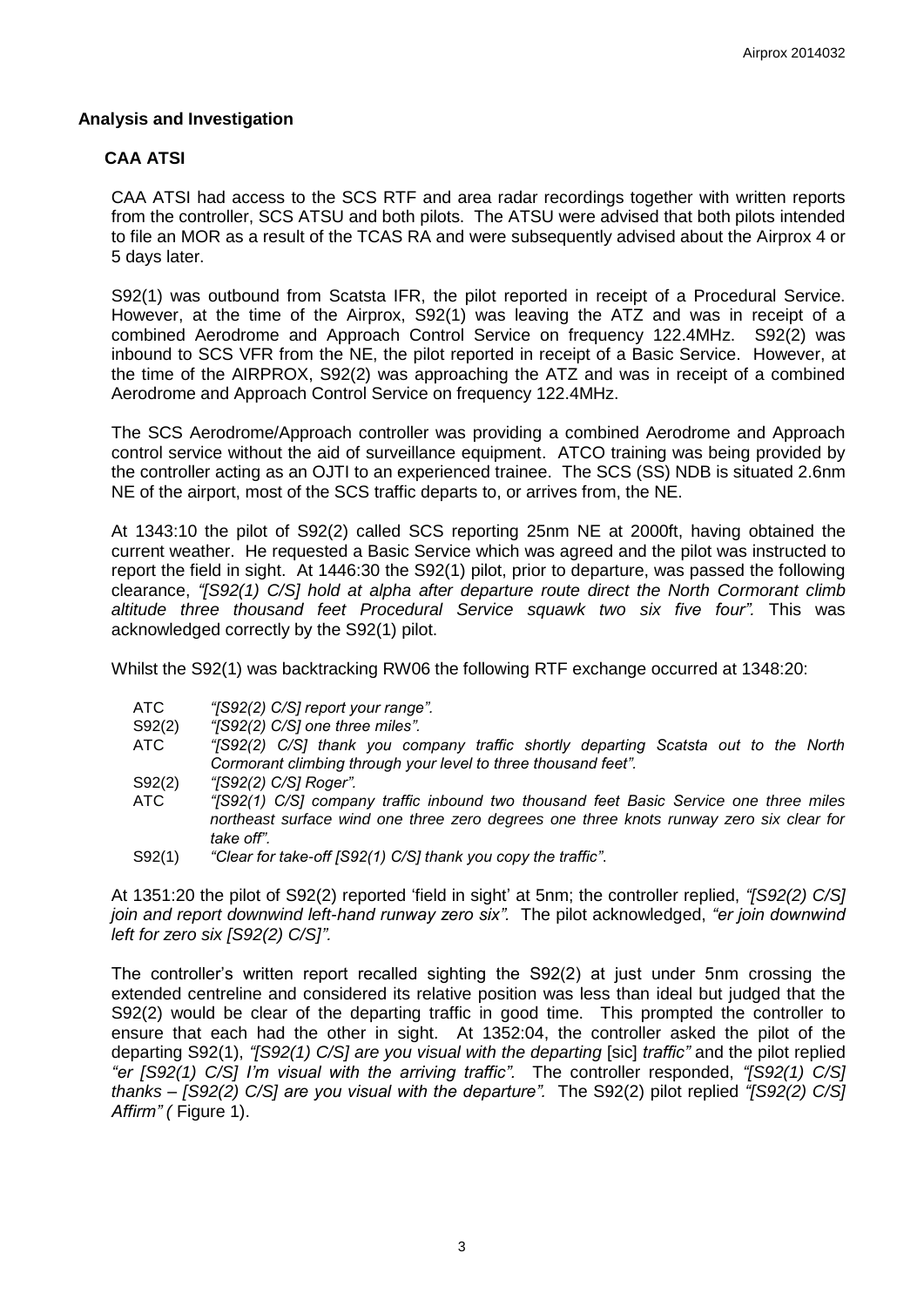

Figure 1 – Prestwick Centre MRT at 1352:04

At 1352:44, both pilots reported receiving a TCAS RA. The controller responded with *"Roger".* The distance between the two aircraft was 0.5nm and the vertical separation was 200ft with S92(1) shown to be climbing (Figure 2).



Figure 2 – Prestwick Centre MRT at 1352:44

S92(2) then climbed and S92(1) descended. At 1353:02 (CPA), the pilot of S92(2) reported clear of traffic. The horizontal distance between the two aircraft was 0.4nm with vertical separation of 700ft (Figure 3).



Figure 3 – Prestwick Centre MRT at 1353:02

The two aircraft continued without further incident.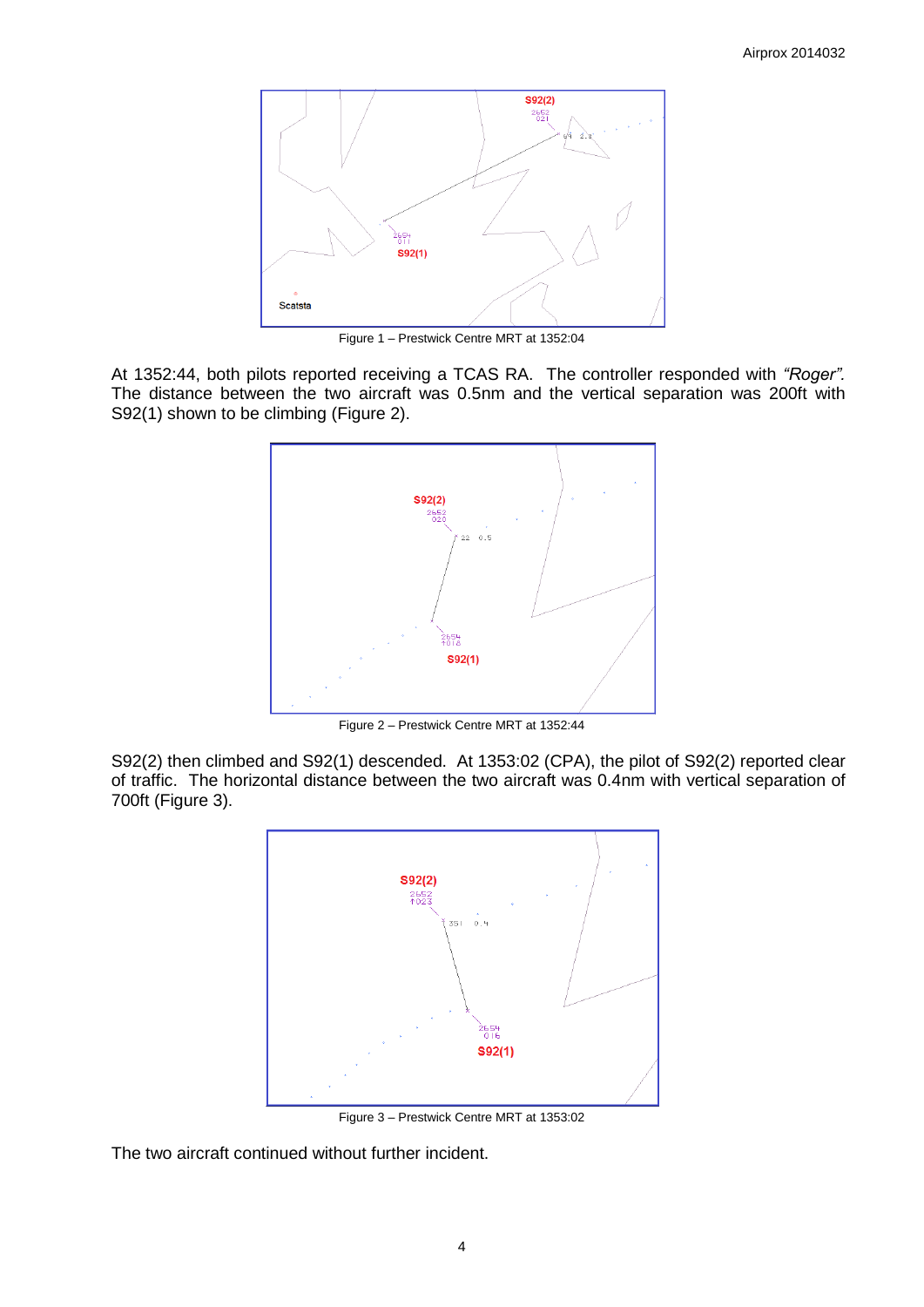The ATSU reported that, as a result of two recent Airprox reports involving aircraft from the same company, they had been in discussion with the company to examine procedures and the provision of Traffic Information regarding the integration of VFR and IFR traffic. The discussion is ongoing to examine: the use of VRPs; the use of noise abatement speed control measures at and below 2000ft and was likely to conclude that all inbounds from the NE will join downwind right-hand when RW06 is in use.

#### **UKAB Secretariat**

Both pilots shared an equal responsibility to avoid collision and not to fly into such proximity as to create a danger of collision<sup>5</sup>.

## **Summary**

 $\overline{a}$ 

The Airprox occurred when S92(2), operating VFR, and S92(1), operating IFR, came into proximity whilst both were VMC within Class G uncontrolled airspace in the vicinity of the SCS ATZ. The controller had provided the pilot of the departing IFR S92(1) with Traffic Information and had provided the arriving VFR S92(2) pilot with sufficient Traffic Information in order to allow his safe integration into the circuit pattern. The pilots of both aircraft had reported visual with each other; however, their relative positions generated a TCAS RA to both helicopters, which both pilots followed.

## **PART B: SUMMARY OF THE BOARD'S DISCUSSIONS**

Information available included reports from both pilots, the controller concerned, area radar and RTF recordings and reports from the appropriate ATC and operating authorities.

The Board noted that although the S92(1) pilot was under IFR and the S92(2) pilot was operating under VFR, they were both in VMC in Class G airspace and, consequently, ATC was not required to provide 'standard separation' between the two helicopters. Because S92(2)'s pilot was positioning for a downwind left-hand join, as instructed, it was apparent that his flight path would cross that of the outbound S92(1). ATC had recognised this potential conflict and had issued timely Traffic Information to both pilots, assisting them in sighting the other traffic. The Board quickly decided that, because they were both visual with each other well before CPA, there had been no real risk of a collision between the two helicopters.

The Board went on to note that even though the VFR helicopter had avoided the other by what the Board considered an appropriate distance in collision avoidance terms, RA instructions had been received by both pilots, and this had resulted in action having to be taken by them. It was considered that the generation of the TCAS RAs had therefore been the cause of the Airprox report - a TCAS sighting report. Notwithstanding, the Board noted that Eurocontrol ACAS 11 Bulletin (No.4) states that: "*RAs generated in the aerodrome environment should not be dismissed as unnecessary and disruptive. They demonstrate that a risk of collision exists*." The Board agreed that the pilots had been correct to action the RAs, but could have prevented them by ensuring greater separation between the aircraft given that they were visual with each other well before the RAs were generated. Recalling previous Airprox involving TCAS equipped aircraft operating VFR/IFR, the Board noted that TCAS is not optimised for mixed operations as opposed to IFR-only separation requirements (Airprox 2013095, 2013099, 2013100 and 2013121 all refer to similar situations and associated recommendations that the CAA reviews IFR/VFR/SVFR traffic procedures with regard to TCAS).

The Board opined that the incident met the criteria for reporting but, by analysis, it was determined that normal procedures, safety standards and parameters had pertained; they agreed that the risk should be classified as Risk E. Notwithstanding this benign outcome, the Board noted that, as a result of this Airprox being reported, the ATSU and the helicopter operating company were in discussion about possible changes to the airport's operating procedures to try to minimise the possibility of potential conflictions in the future.

 $5$  Rules of the Air 2007 (as amended), Rule 8 (Avoiding aerial collisions).